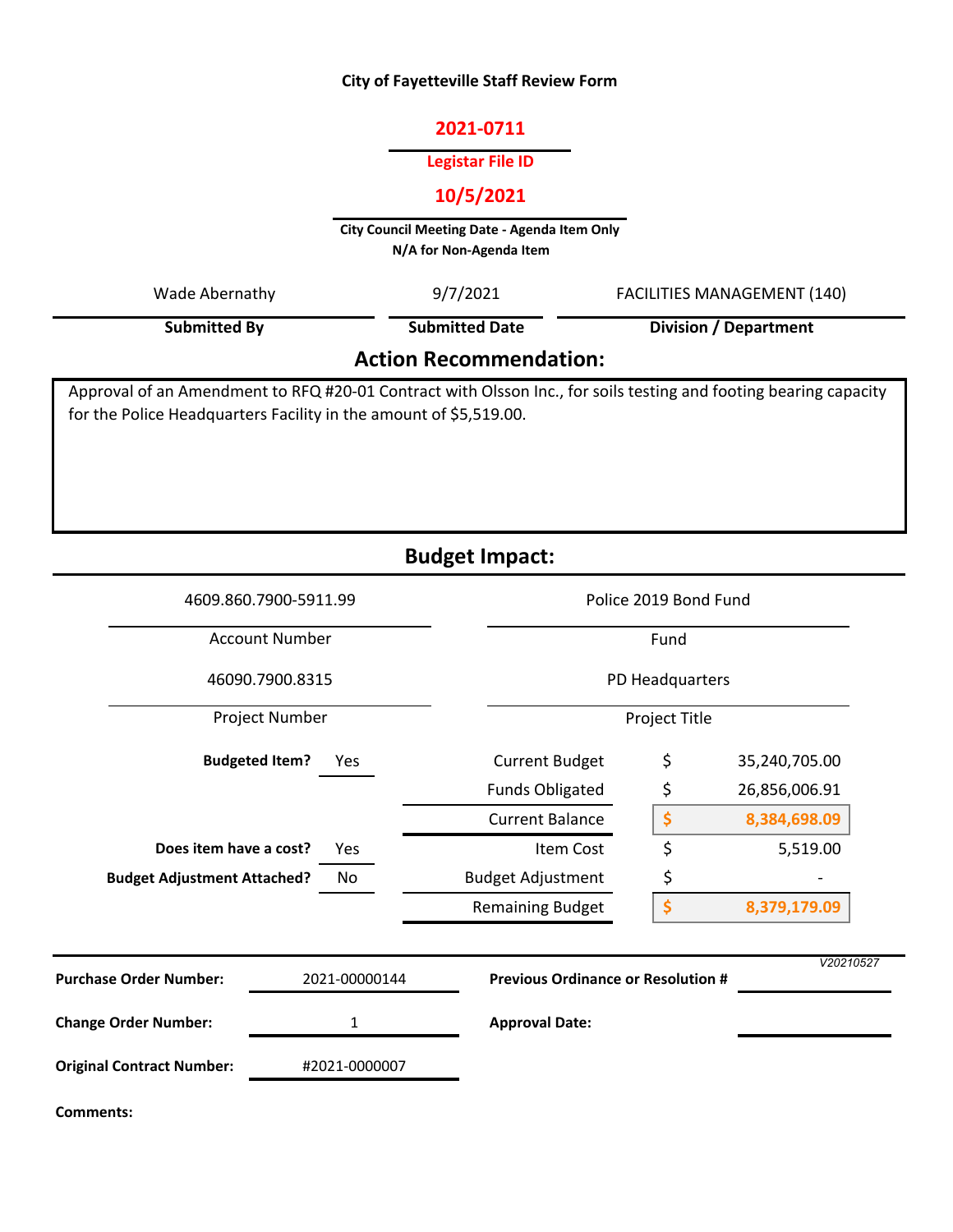

### **MEETING OF 10/5/21**

**TO:** Mayor and City Council

- **THRU:** Susan Norton, Chief of Staff Paul Becker, Chief Financial Officer
- **FROM:** Wade Abernathy, Director Bond and Construction Projects

**DATE: September 8, 2021**

**SUBJECT: Amendment to RFQ#20-01 Contract with Olsson Inc., for soils testing and footing bearing capacity for the Police Headquarters Facility.** 

#### **RECOMMENDATION:**

Staff recommends approval for the amendment for additional soils testing and footing bearing capacity in the amount of \$5,519.00.

#### **BACKGROUND:**

On January 20, 2021 Council Passed a resolution for Change Order # 1 with Flintco for the earthwork package at the Police Headquarters and Fire Station 8 Site.

In January 2021, a contract with Olsson was approved for materials testing for the earthwork and excavations associated with the early site work.

#### **DISCUSSION:**

This amendment includes additional soils testing at the parking areas that allowed the reuse of on-site materials, saving the cost of importing soils. It also includes the bottom of footing capacity testing, prior to rebar and concrete placement.

#### **BUDGET/STAFF IMPACT:**

There is a materials and testing contingency within the overall project budget that will be applied to this amendment.

#### **Attachments:**

Amendment #1